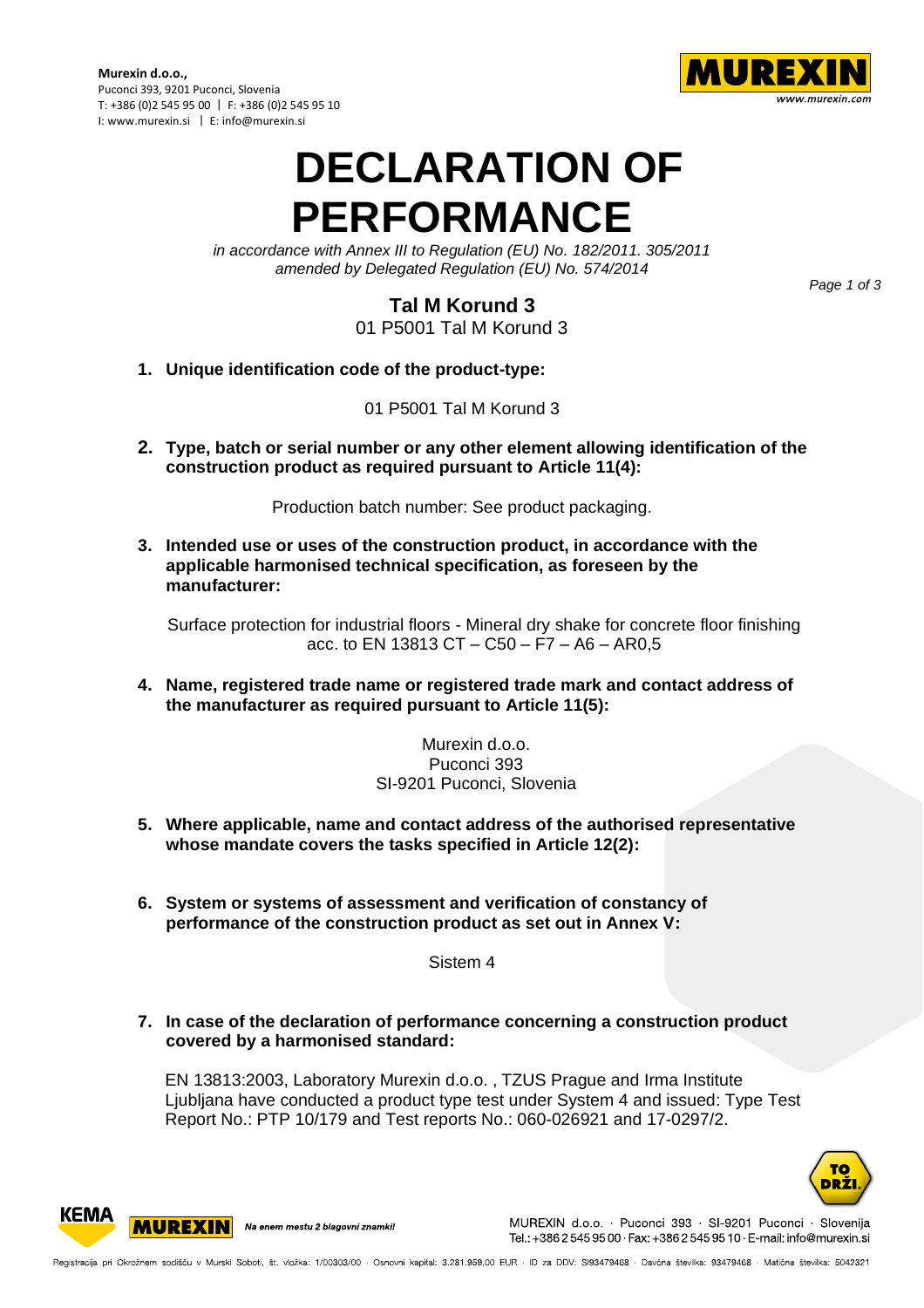

## **DECLARATION OF PERFORMANCE**

*in accordance with Annex III to Regulation (EU) No. 182/2011. 305/2011 amended by Delegated Regulation (EU) No. 574/2014*

*Page 2 of 3*

**8. In case of the declaration of performance concerning a construction product for which a European Technical Assessment has been issued:** Not relevant

**9. Declared performance:**

| <b>Essential characteristics</b> | <b>Performance</b>          | <b>Harmonized</b><br>technical<br>specification |
|----------------------------------|-----------------------------|-------------------------------------------------|
| Classification                   | CT-C50-F7-A6-AR0,5          |                                                 |
| Reaction to fire                 | Class $A1_{\rm fl}$         |                                                 |
| Realease of dangerous substances | CT.                         |                                                 |
| Liquid water permeability        | <b>NPD</b>                  |                                                 |
| Water vapour permeability        | <b>NPD</b>                  |                                                 |
| Compressive strength             | $\geq$ 50 N/mm <sup>2</sup> |                                                 |
| Flexural strength                | $\geq$ 7 N/mm <sup>2</sup>  | EN 13813:2003                                   |
| Abrasion Resistance Böhme        | A6                          |                                                 |
| Abrasion Resistance BCA          | AR 0,5                      |                                                 |
| Sound insulation                 | <b>NPD</b>                  |                                                 |
| Sound absorption                 | <b>NPD</b>                  |                                                 |
| Thermal resistance               | <b>NPD</b>                  |                                                 |
| Chemical resistance              | <b>NPD</b>                  |                                                 |

**10. The performance of the product identified in points 1 and 2 is in conformity with the declared performance in point 9. This declaration of performance is issued under the sole responsibility of the manufacturer identified in point 4.:**

Signed for and on behalf of the manufacturer by:

Jernej Kuzmič Bojan Ošep

Puconci, 18.06.2021





**KEMA MUREXIN** Na enem mestu 2 blagovni znamki!

MUREXIN d.o.o. · Puconci 393 · SI-9201 Puconci · Slovenija Tel.: +386 2 545 95 00 · Fax: +386 2 545 95 10 · E-mail: info@murexin.si